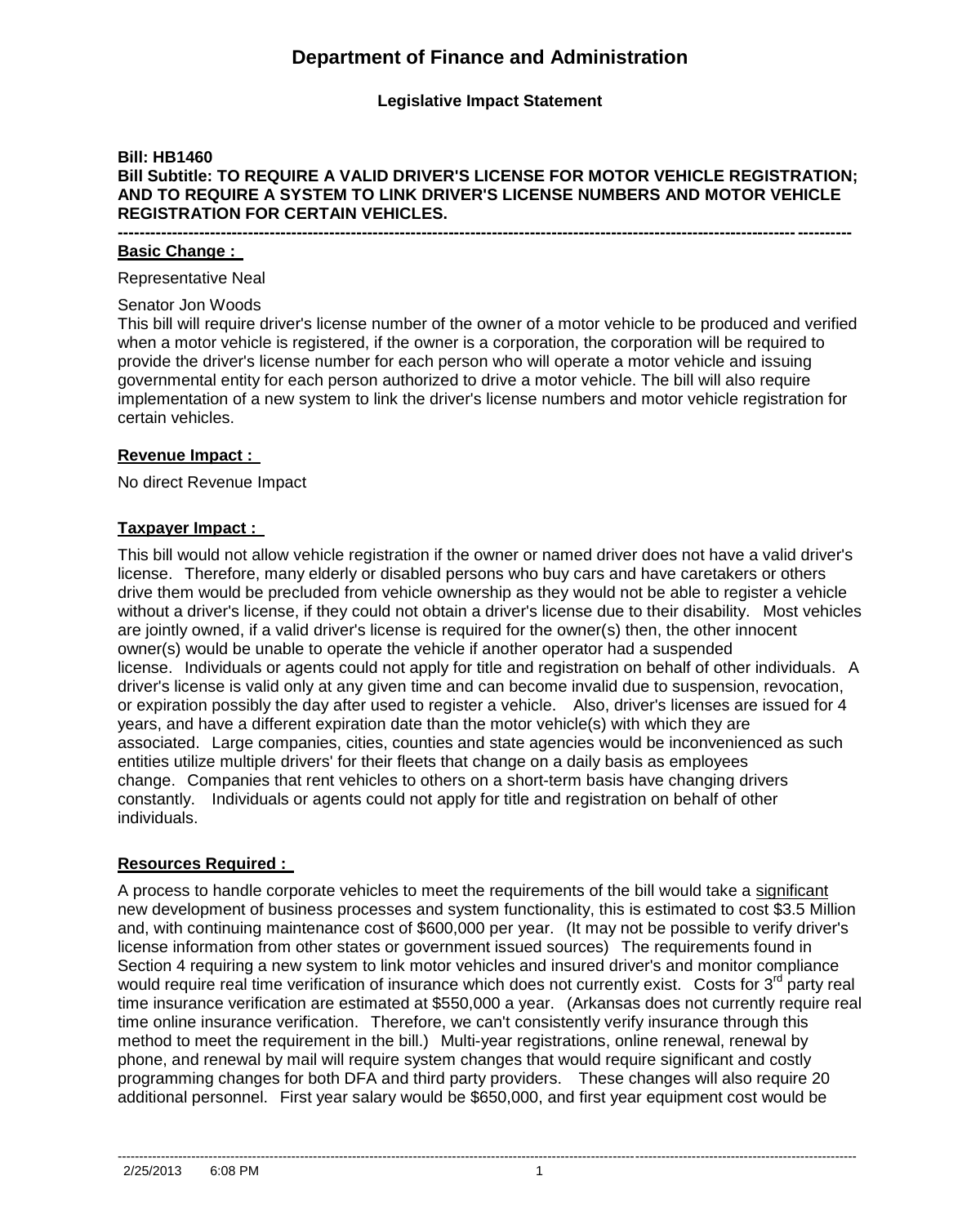# **Department of Finance and Administration**

**Legislative Impact Statement**

# **Bill: HB1460 Bill Subtitle: TO REQUIRE A VALID DRIVER'S LICENSE FOR MOTOR VEHICLE REGISTRATION; AND TO REQUIRE A SYSTEM TO LINK DRIVER'S LICENSE NUMBERS AND MOTOR VEHICLE REGISTRATION FOR CERTAIN VEHICLES.**

**---------------------------------------------------------------------------------------------------------------------------------------** \$100,000 for a total first year cost of \$750,000. Second year salary would be \$650,000.

# **Time Required :**

It is impossible to meet the implementation requirements in Section 1, new 4(A) requiring that the driver's license information capture begins on the first day of the first calendar month following the effective date of this act. The earliest date that the system changes necessary to capture this information could be implemented is January 1, 2014. Programming necessary to develop the system to link the driver's license numbers and motor vehicle registration for certain vehicles will require approximately one year of development, and would not be completed prior to October 1, 2014.

# **Procedural Changes :**

The bill will require every vehicle owner to be a licensed driver and to present their driver's license at vehicle registration. The license information must be verified, and the vehicle cannot be registered if the owner or any named driver does not have a valid driver's license. Also this bill will require the development of a system to match driver's license and motor vehicle information.

## **Other Comments :**

Lines and wait times in Revenue Offices would increase and additional personnel would be needed. Revenue Office personnel would be required to enter the name, driver's license number and governmental agency that issued every driver's license on every vehicle registration. This information must be verified before the vehicle title and registration could be issued. Military personnel and person's holding driver's licenses from other states or countries may have to wait a period of time before the Arkansas vehicle title and registration can be issued to allow adequate time to verify that the military or other driver license is currently valid. In the case of corporations, each name authorized would need to be entered and verification would be needed to assure that that the driver's license of each person listed was not suspended, revoked, or expired. Verifying the validity of a driver's license from another state or government entity issued could be very difficult. This bill would create many problems with our Motor Vehicle, and Driver's License processing systems. The bill does not specifically mention vehicle renewal, and therefore may be construed to apply only to the initial registration of a vehicle.

## **Legal Analysis :**

HB1460 amends Arkansas law concerning the information that must be produced along with a motor vehicle registration application and the method by which the Office of Motor Vehicle monitors compliance with minimum motor vehicle insurance coverage requirements.

The bill amends Ark. Code Ann. § 27-14-705(b) to require that each application for a new or used motor vehicle registration and certificate of title contain the driver's license number and "issuing official governmental entity" for the individual owner of the vehicle. In the case of a corporation, this information must be supplied for each person authorized by the corporation to drive the vehicle. This requirement applies only to Class One, Two, and Three pleasure vehicles and Class One trucks. This requirement will begin on the first day of the first calendar month following the effective date of the act.

The bill also amends Ark. Code Ann. § 27-14-710, which concerns the authority of the Office of Motor

--------------------------------------------------------------------------------------------------------------------------------------------------------------------------